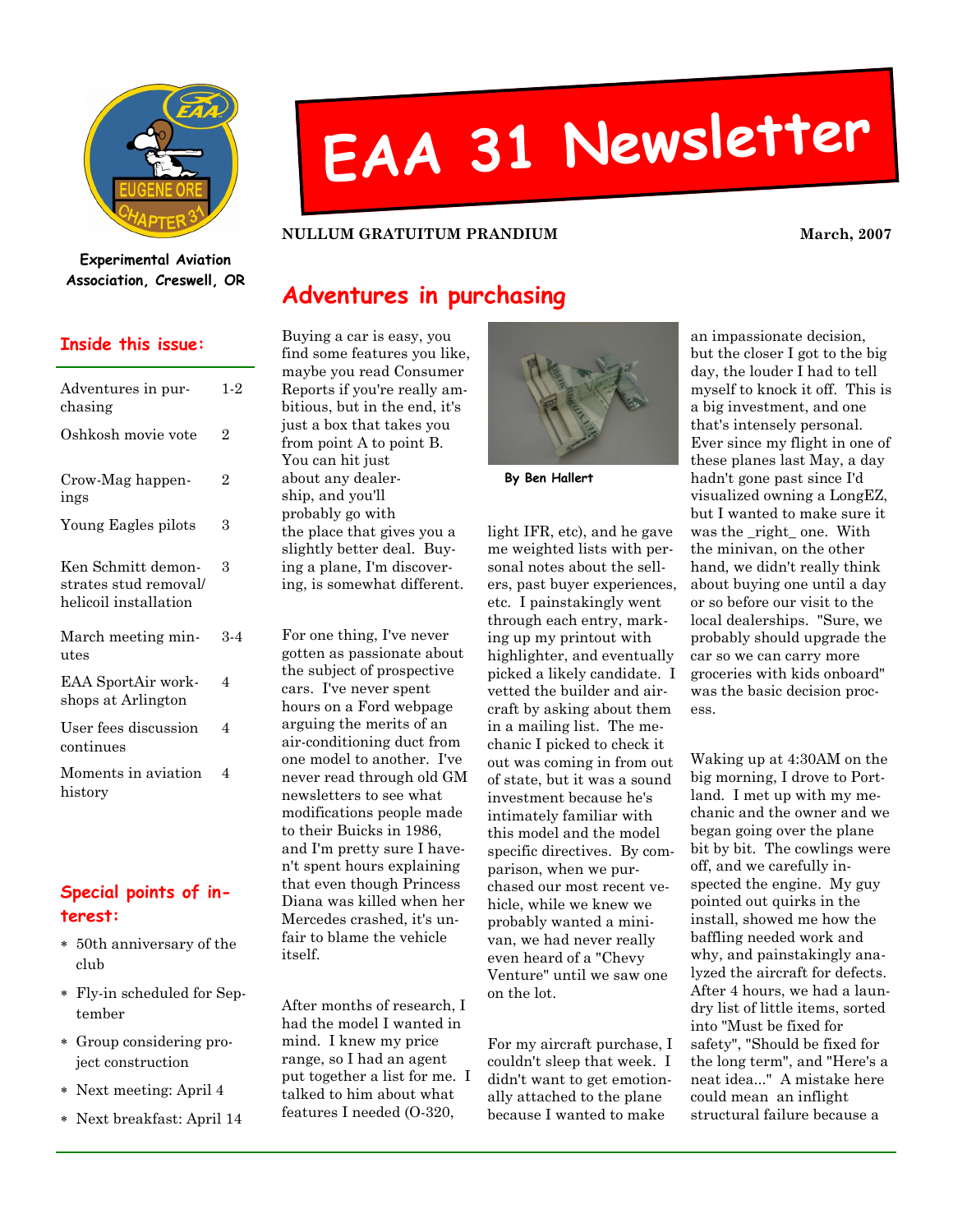## Adventures in purchasing (continued)

wing fitting had corroded through, or a snapped engine mount. The mini-

van, on the other hand, was pretty straight forward. Five minutes under the hood and I was able to do an 80/20 assessment on its mechanicals. Anything I'd miss between that and a test drive probably wouldn't be an issue until later, and even then, the worst that could happen would probably be calling AAA.

You've got the look, plane, but it wasn't meant to be...

I drove home a bit sad, but wiser. When I bought the MiniVan, I didn't need to call ahead to ask what the

move. We plotted, we schemed, but in the end we realized that short of leg surgery or putting a new nose on the plane, this specific LongEZ was not The Plane for me.

measurements were from the back of the seat to the pedals. Perhaps I'll remember to ask that next time before heading out with checks in hand.

pedals because even if we relocated them, there was no room for them to

Cars and planes have motors and go places, but I suppose that's about where the similarities stop and the differences begin. - Ben



#### Vote for the best aviation movie

Visit http://www.airventure.org/movie and vote for your choice of the best aviation movie of all time. The page will be open through May 2, 2007, with the overall top vote getter to be shown on the big screen at the Ford-Eclipse Fly-In Theater during the week of EAA AirVenture Oshkosh 2007.

## Experimenta<sup>l</sup> Aviation Association, Creswell, OR

President: Dave Petersen Email: aristotelian1@msn.com Phone: 344-3200

Vice-president: Ben Hallert Email: ben@vipmail.com Phone: 285-0041

Treasurer: Randy Stout Email: rjstout@comcast.net Phone: 343-4252

Meetings are held on the first Wednesday of each month at 7PM, with dinner starting about an hour earlier.

Monthly pancake breakfasts are held on the second Saturday of the month, usually around 9AM in the morning.

Founded in 1957, EAA Chapter 31 is one of the oldest Experimental Aviation Association chapters running. Located on-airport at 77S Creswell, OR, follow the Snoopy sign to find the clubhouse.

http://eaa31.org/

## Crow-Mag Happenings

Phil Writer reports that the Ercoupe project has been sold! Hopefully the new owner will get that bird up in the air soon, it'll be great to see it flying again.

Finally, I decided to slide into the cockpit. The LongEZ is a challenging plane to mount if (like this one) it doesn't have a step. You hop backwards onto the wing root while stabilizing yourself on the longerons, then scoot your butt forward into the seat, being careful not to break something on the panel. The current owner was a bit shorter than me, so I had to slide my feet past the pedals. "No problem", I thought, "we'll fix that later." When we bought the car, a quick test drive later and we were making an offer. Wifey wrote a check, I made approving noises, and we were out the door in minutes.

With the plane, I was feeling good in the cockpit. Sure, we had found mechanical problems, but they were fixable and would help with negotiation. Nothing huge, and we expected some stuff. I made the appropriate airplane noises and checked out the controls. My mechanic guy walked to the front and looked into the maintenance hatch in the nose. "Uh oh", he said. It's amazing how those two little words can focus your attention. It turned out that my feet were up against a bulkhead, as in less than a half inch away. No room to move the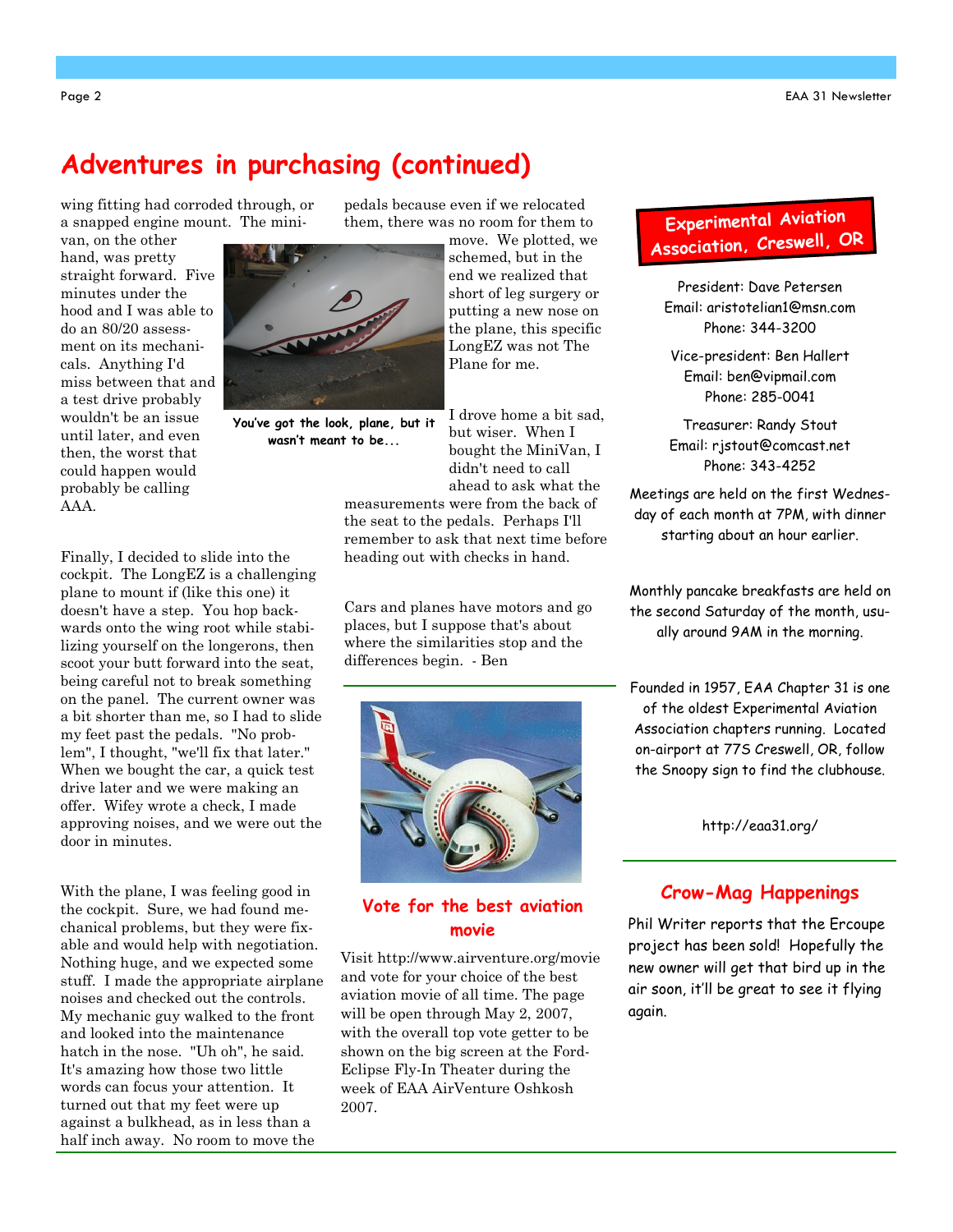## Young Eagles pilots needed

Following up on an item from our last meeting, we're looking for more Young Eagles pilots!

The requirements are pretty simple, you've got to have aircraft liability insurance (with passenger coverage on whatever plane you own or rent that you'll be flying them with). If you buy insurance for Young Eagles, it can be tax deductible! If your insurance is \$100,000 or more, the EAA automatically kicks in an additional \$1,000,000 umbrella policy to protect you. It's automatic, no forms needed. The FAA also kindly asks that you have a valid pilots certificate and

medical. It's just one of their little "things".

Pilots who have expressed interest so far include:

- **Brent Burgess**
- Bruce Curtis
- Phil Groshong
- Roderick Johnson
- Bob Severins
- Randy Stout

If you want more info, call Ben Hallert or visit youngeagles.com.



Flown any Young Eagles lately?

## Ken Schmitt demonstrates stud removal/helicoil installation

Technical counselor Ken Schmitt favored the chapter with a demonstration on stud removal and helicoil installation at our March meeting.

Ken began his presentation by discussing FAR Part 43, Appendix A, Paragraph C - Preventive Maintenance. Ken's an A & P so he can make repairs on his certificated planes that most cannot. He went through the

areas of preventative maintenance that an owner is allowed to perform, and outlined those areas that are not allowed. Ken then demonstrated techniques and procedures for removing broken studs and replacing studs using helicoils. Thanks, Ken for sharing your expertise with the chapter.— Dave Petersen



## March meeting minutes

The meeting started with our great hamburger/hotdog/Chili Bar-B-Q party at 6:00.

Meeting called to order at 7:09 PM by President Dave Peterson with V.P. Ben Hallert and Sec./Tres. Randy Stout present. 23 members and guests were in attendance. Paul Buhler was a new guest (and A+P) from outside the area, looking to join our fun group. Ex-President Bruce Curtis reminded everyone about the regular breakfast that Chapter 31 holds monthly, and the date this month will be 3/10/07. (It is the 2nd Saturday for those who are already planning April)

The Secretary/Treasurer then reminded the group that dues for 2007 are now due. Please send your \$25 checks to 86277 Panorama Rd.,

Springfield, OR 97478 payable to EAA Chapter 31, or just see Randy at the meeting.

The web site is now up and you should have received an email asking you to go to the site for all the latest info. Bob Severns asked everyone

interested to sign up for fly-outs in the members forum section of the site.